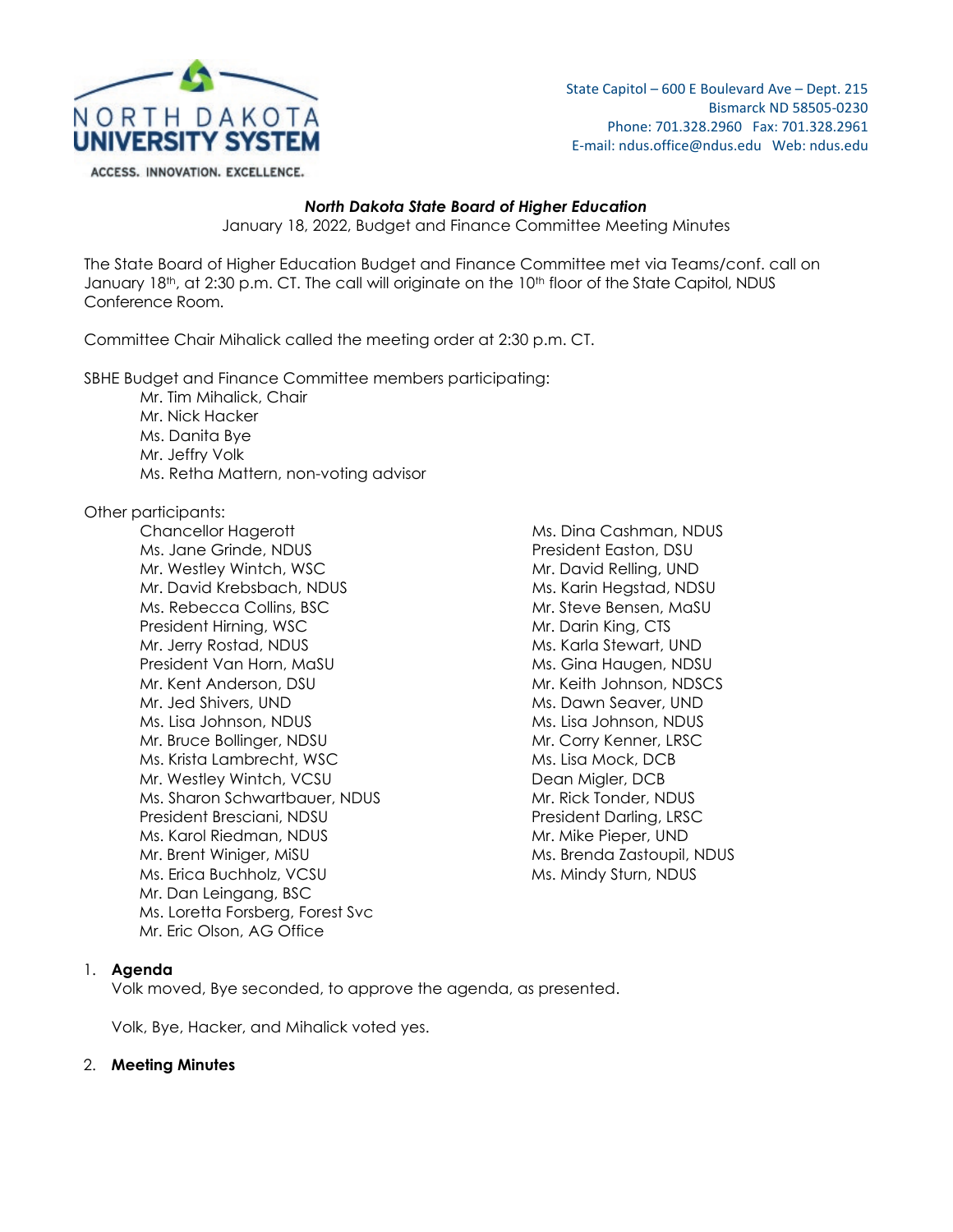Bye moved, Volk seconded, to approve the November 16 and Special December 7, 2021, meeting minutes, with an addition to Dec. 7th minutes to include member Volk as the designated liaison regarding presidential compensation.

Hacker, Volk, Bye, and Mihalick voted yes.

### 3. **BSC Construction of a Polytechnic Education Facility**

Ms. Collins reviewed the proposal for BSC to proceed with the construction of a polytechnic [education facility](https://ndusbpos.sharepoint.com/:b:/s/NDUSSBHE/EfbfhGeVuyBEsPEfkVBlWjABRZRdL6vLBpw-WT_qIwf4nA?e=fmLJgK) at an estimated cost of \$38 million dollars.

Bye moved, Volk seconded, to recommend approval for BSC to proceed with the construction of a polytechnic education facility at an estimated cost of \$38 million dollars.

The committee discussed whether the full thirty-eight million dollars allocated is needed for the project and requested all institutions keep implementation of new and/or increasing current student fees as a last option to cover project costs. Ms. Collins explained the request includes language "may utilize allocated funds" and she stated the full amount allocated would not be utilized unless necessary and they will assess the need for an increase in student fees upon building completion and bring that back to the SBHE as part of the annual room, board and fees request.

Volk, Bye, Hacker, and Mihalick voted yes.

## 4. **BSC Tuition Rate Factor**

Ms. Collins BSC's request to reduce the [non-resident tuition rate factor](https://ndusbpos.sharepoint.com/:b:/s/NDUSSBHE/EcaQqFc_NNBIlf6g3G8U7SQBnFu-WPquARMM-vYWw0yLZg?e=fiTTxk) from 1.12 to 1.0 for students from Minnesota and 1.5 to 1.0 for students from the following states and Canadian provinces: South Dakota, Montana, Wyoming, Idaho, Utah, Colorado, Nebraska, Kansas, Iowa, Saskatchewan, and Manitoba, effective Fall 2022.

Hacker moved, Bye seconded, to recommend approval of BSC's request to reduce the nonresident tuition rate factor from 1.12 to 1.0 for students from designated states, as presented.

Bye, Volk, Hacker, and Mihalick voted yes.

#### 5. **DCB Tuition Model Change**

Volk moved, Hacker seconded, to recommend approval for [Dakota College at Bottineau's requests](https://ndusbpos.sharepoint.com/:b:/s/NDUSSBHE/EfH0A5i3buZFnozcB59j3DgB92r4AUxmTo1QTMx1SPv5-A?e=9vswfk)  [tuition model change](https://ndusbpos.sharepoint.com/:b:/s/NDUSSBHE/EfH0A5i3buZFnozcB59j3DgB92r4AUxmTo1QTMx1SPv5-A?e=9vswfk) to assess online students a tuition rate based on their residency status, effective Fall 2022.

Hacker, Volk, Bye, and Mihalick voted yes.

# 6. **DSU Construction of a New Athletic Complex**

Bye moved, Hacker seconded, to recommend approval for DSU to proceed with **construction of a** [new athletic complex](https://ndusbpos.sharepoint.com/:b:/s/NDUSSBHE/EeMGSNGVw4NGjQbpwOEPZM8BEC7LHsmlBVio_jguhTdOaA?e=SUURzg) with an estimated Phase I cost of \$7,000,000.

Hacker, Bye, Volk, and Mihalick voted yes.

# 7. **NDSCS auxiliary Facilities Revenue Refunding Bond 2022**

Hacker moved, Bye seconded, to recommend approval of **NDSCS request for an auxiliary Facilities** [Revenue Refunding Bond 2022.](https://ndusbpos.sharepoint.com/:b:/s/NDUSSBHE/EQ4jB8JUFDpHjlerbJmDEh8B1OjDtxALfvPOZYEosUn4hQ?e=Ew9tbt)

Volk, Bye, Hacker, and Mihalick voted yes.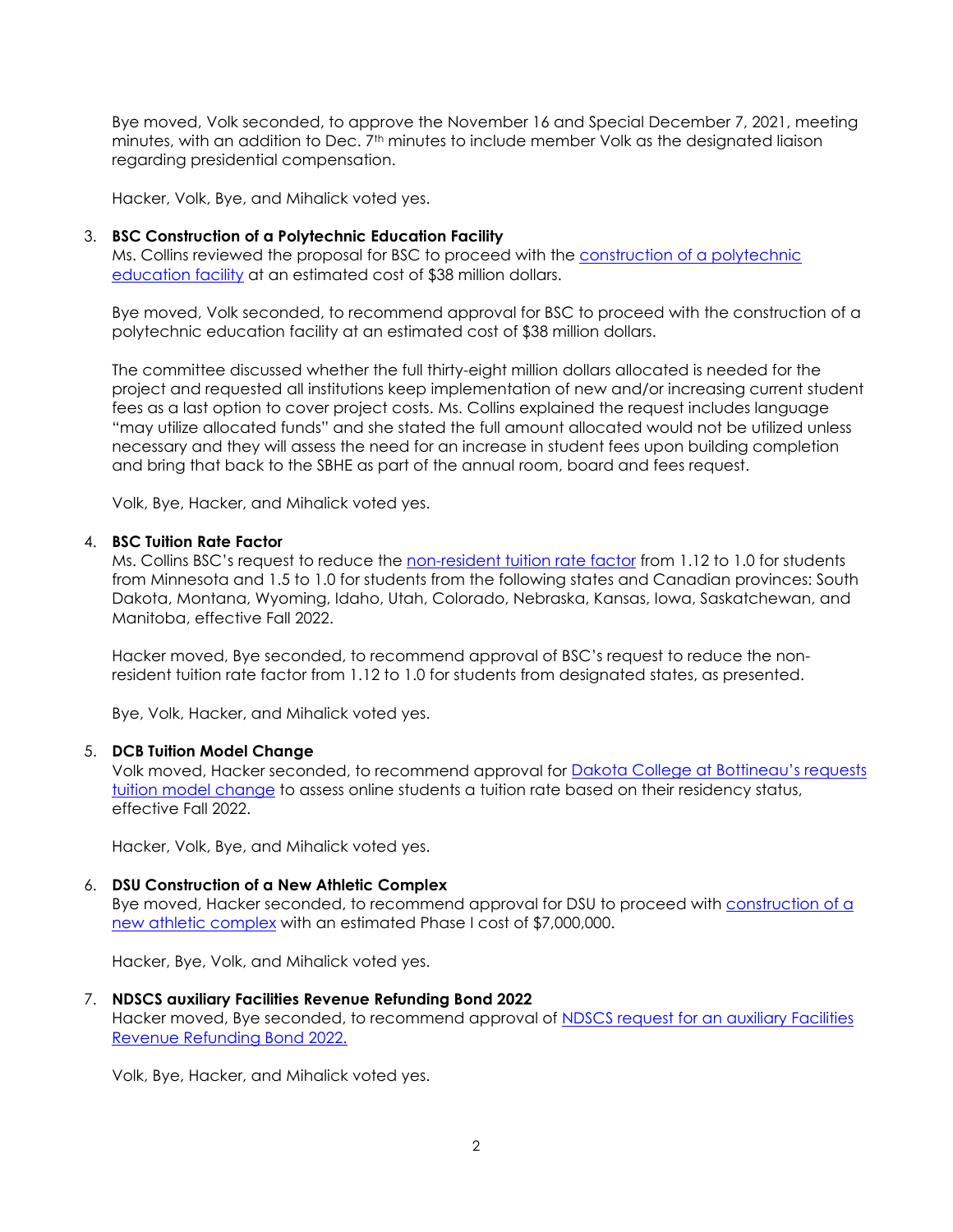# 8. **NDSCS Repairs to Outdoor Track and Field**

Volk moved, Bye seconded, to recommend approval for NDSCS to proceed with [repairs to the](https://ndusbpos.sharepoint.com/:b:/s/NDUSSBHE/ES0BMMCOCstAm6F5wFE7EiIBsVqVjIzPDAo5Pe-9dgwrYQ?e=I2qZUH)  [outdoor track and field](https://ndusbpos.sharepoint.com/:b:/s/NDUSSBHE/ES0BMMCOCstAm6F5wFE7EiIBsVqVjIzPDAo5Pe-9dgwrYQ?e=I2qZUH) event locations completed (not football field) by the Wahpeton Public School district which will be responsible for contracting all necessary work and costs related to the project.

Hacker, Volk, Bye, and Mihalick voted yes.

#### 9. **NDSU Cares Hall Partial Renovation Project**

Volk moved, Bye seconded, to recommend approval for NDSU to proceed with the [Ceres Hall](https://ndusbpos.sharepoint.com/:b:/s/NDUSSBHE/EZb1n7klaVpCs8GjjCM9gmwB3YUQUM9111efoFXZKmqWBQ?e=9WwzwH)  [Partial Renovation project,](https://ndusbpos.sharepoint.com/:b:/s/NDUSSBHE/EZb1n7klaVpCs8GjjCM9gmwB3YUQUM9111efoFXZKmqWBQ?e=9WwzwH) at an estimated cost of \$2,200,000 to be funded from 2021-23 extraordinary repair funds and matching operating funds.

Bye, Volk, Hacker, and Mihalick voted yes.

#### 10. **NDSU Nodak Insurance Football Performance Complex**

Volk moved, Hacker seconded, to recommend approval to NDSU's request for authority to increase the project authorization of the [Nodak Insurance Football](https://ndusbpos.sharepoint.com/:b:/s/NDUSSBHE/ES1Mw_8b199Kjpb5wl3znGsBuwPwmihBnMKykigxjdQqXw?e=pNAfuY) Performance Complex project from \$37,200,000 to \$50,000,000 (a difference of \$12,800,000) to be funded from special funds (donations); and further seek Legislative Budget Section approval per NDCC15-10-12.1; and proceed with finishing the project contingent on Budget Section approval.

Hacker, Volk, Bye, and Mihalick voted yes.

#### 11. **NDSU Peltier Complex**

Bye moved, Volk seconded, to recommend approval for NDSU to proceed with the [Peltier Complex](https://ndusbpos.sharepoint.com/:b:/s/NDUSSBHE/EaZV_afPgU1IqINMZwZhRZoB22HsOV1qp4qxFhb59mla9Q?e=lE33wm) at an estimated cost of \$85,000,000 to be funded by state bonding (\$50,000,000), general fund carryover 2017-2019 (\$20,000,000), and special funds [including donations and/or other local sources (\$15,000,000)] as per the 67th Legislative Assembly in SB2003 and HB1431.

Bye, Hacker, Volk, and Mihalick voted yes.

#### 12. **NDSU Softball Indoor Facility Project**

Bye moved, Volk seconded, to recommend approval for NDSU's request for authority to increase the project authorization of the [Softball Indoor Facility project](https://ndusbpos.sharepoint.com/:b:/s/NDUSSBHE/EWqO5_AG5JpEhd7pMG85QscBdIrgi6QNJC-LguiA6ZXGIA?e=somgMI) from \$2,000,000 to \$2,600,000 (a difference of \$600,000) to be funded from special funds (including donations and/or local sources); and further seek Legislative Budget Section approval per NDCC15-10-12.1; and proceed with project contingent on Budget Section approval.

Volk, Bye, Hacker, Volk, Bye, and Mihalick voted yes.

After all projects on the agenda were approved, the committee members discussed contingency costs associated with any and all institution's projects, they noted it seems higher than is necessary and would like campuses to look at lowering the contingency percentage on future projects.

### 13. **NDSU Request for Differential Tuition**

Hacker moved, Bye seconded, to recommend approval for [NDSU Request for Differential Tuition for](https://ndusbpos.sharepoint.com/:b:/s/NDUSSBHE/EdBjWH5utyxAsYRoWLDOCTIB-6iqVvE3WieUbOcqRZ0EDQ?e=e5mdFb)  [Master's in Athletic Training.](https://ndusbpos.sharepoint.com/:b:/s/NDUSSBHE/EdBjWH5utyxAsYRoWLDOCTIB-6iqVvE3WieUbOcqRZ0EDQ?e=e5mdFb)

Hacker, Volk, Bye, and Mihalick voted yes.

### 14. **UND Request for Differential Tuition**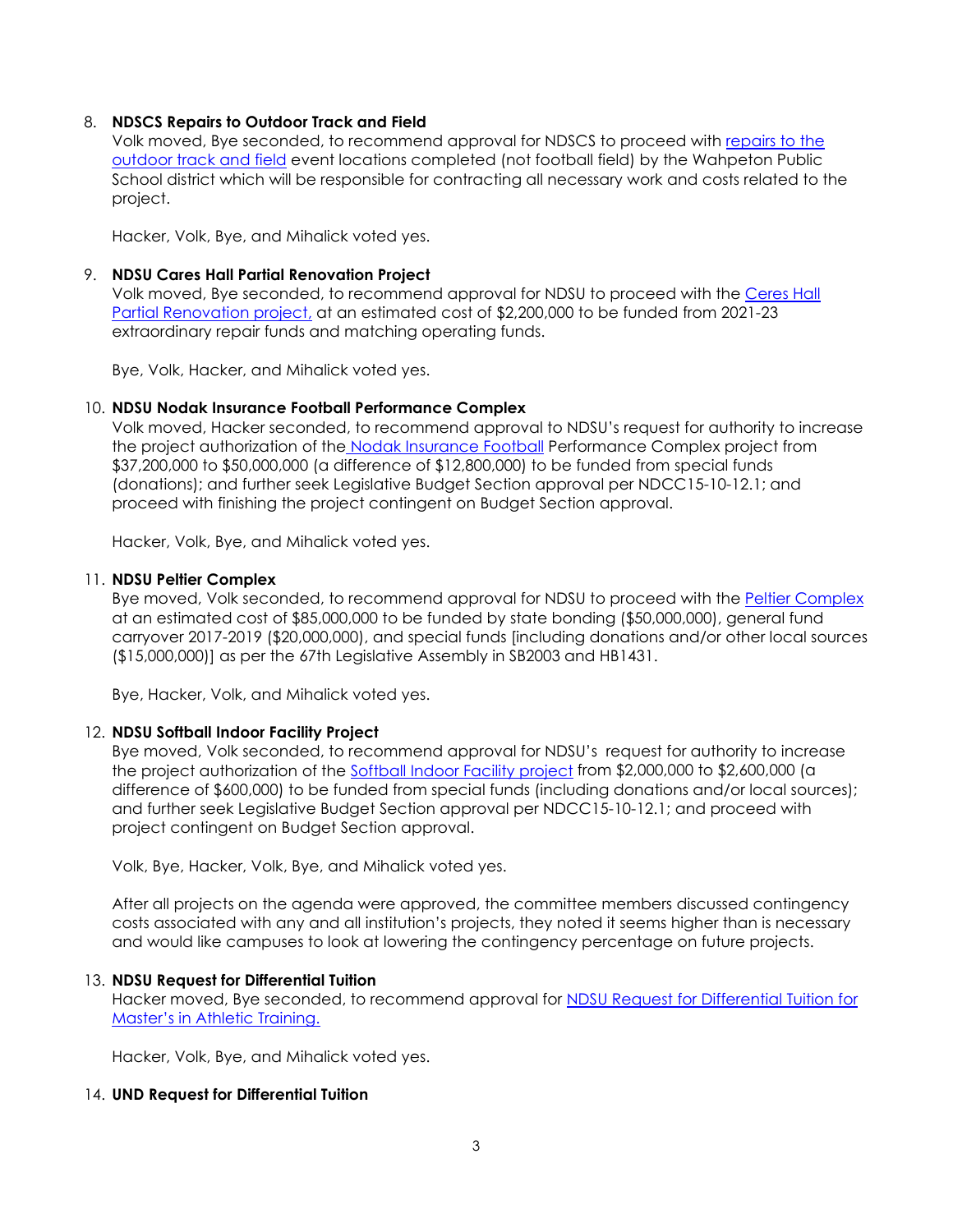Bye moved, Volk seconded, to recommend approval for [UND Request for Differential Tuition for](https://ndusbpos.sharepoint.com/:b:/s/NDUSSBHE/EdvFJ-neUflHsxmuKD2n6OsBGhPewbKU5KPE5HVS98rKsA?e=LAbNxp)  [Master's in Athletic Training.](https://ndusbpos.sharepoint.com/:b:/s/NDUSSBHE/EdvFJ-neUflHsxmuKD2n6OsBGhPewbKU5KPE5HVS98rKsA?e=LAbNxp)

Volk, Bye, Hacker, and Mihalick voted yes.

## 15. **UND to Proceed with Construction of an ADA Accessible**

Hacker moved, Bye seconded, to recommend approval for UND to proceed with construction of an [ADA accessible](https://ndusbpos.sharepoint.com/:b:/s/NDUSSBHE/ERSBlupclMlCnhOZItSau_oBAZbhMwG7ijM4JAWXnqr2jg?e=HCr64a) vestibule link between O'Kelly Hall and Gillette Hall.

Volk, Bye, Hacker, Volk, Bye, and Mihalick voted yes.

## 16. **Update on Presidential Market Compensation**

Mr. David Krebsbach explained that the request for bids has gone out have gone out to approximately ten vendors, two contacts with vendors have indicated they will be submitting bids, those have not been received as of today. Two other vendors responded that they don't currently have the capacity to bid. Mr. Krebsbach anticipates more communication through vendors until the close of January 20th.

The committee discussed moving forward to the full Board if the pricing (bids) are received in time for the January 27th Board meeting. They noted that the study would not be done in time for the hiring of new Presidents at NDSU and NDSCS and /or to consider the remaining President's contracts in June of 2022. The study would assist the system in showing talent competition, inflation, and other factors when legislation meets again to discuss state employee salaries/salary guidelines at all levels and may need to be adjusted to maintain employee talent.

## 17. **NDUS Retirement Plan (TIAA) Update**

Mr. David Krebsbach provided an update on the [NDUS Retirement Plan \(TIAA\) t](https://ndusbpos.sharepoint.com/:b:/s/NDUSSBHE/EU-c26ekCSdCoMLNlLTeefwBcmpQ9yBVlP8YO4aOmPIFhw?e=kxnPtM)hat the committee had requested during their last meeting. The NDUS retirement plans 401(a), 457(b), 403(b) and executive compensation 401(a) are serviced by Teachers Insurance and Annuities Association of America (TIAA) as the record keeper. The committee's request included estimated costs and process, to hire consultants in support of the NDUS retirement plans, specifically for investments and periodic review of the plan recordkeeper.

Through research and consultation with NDPERS, the system office estimates the annual cost to retain investment consultant services at approximately \$50,000 per year, with additional expenses to solicit services for an outside review of the record keeper. He noted that the NDUS retirement plans earn revenue credits as part of TIAA's plan performance structure; that revenue credit is generated based on plan performance in participating accounts which include the annuity accounts. Mr. Krebsbach noted that in August of 2021, the board approved 90% of the revenue account balance of \$296,398.26 to be allocated back to eligible participants and to reserve 10% for necessary plan expenses. The reserve funds could be used to pay direct, reasonable, and necessary expenses of the plans or to provide benefits for the plan participants and beneficiaries in the form of a revenue credit. There was not information on an estimated cost for a review of the record keeper itself.

Member Volk stated that there is a need to hire a consultant to assist in preparing an RFP for the review process of the record keeper; he also proposed a review of the NDUS investment policy and hiring of an investment consultant. He is concerned that advising of investments is coming from the same group that has custody of the funds and recommends the investment consultant is independent of the custodian of the money. He noted that TIAA could be the appropriate custodian and record keeper, but recommends the Board do their due diligence in reviewing their services and comparing services of others to confirm TIAA is the best option available.